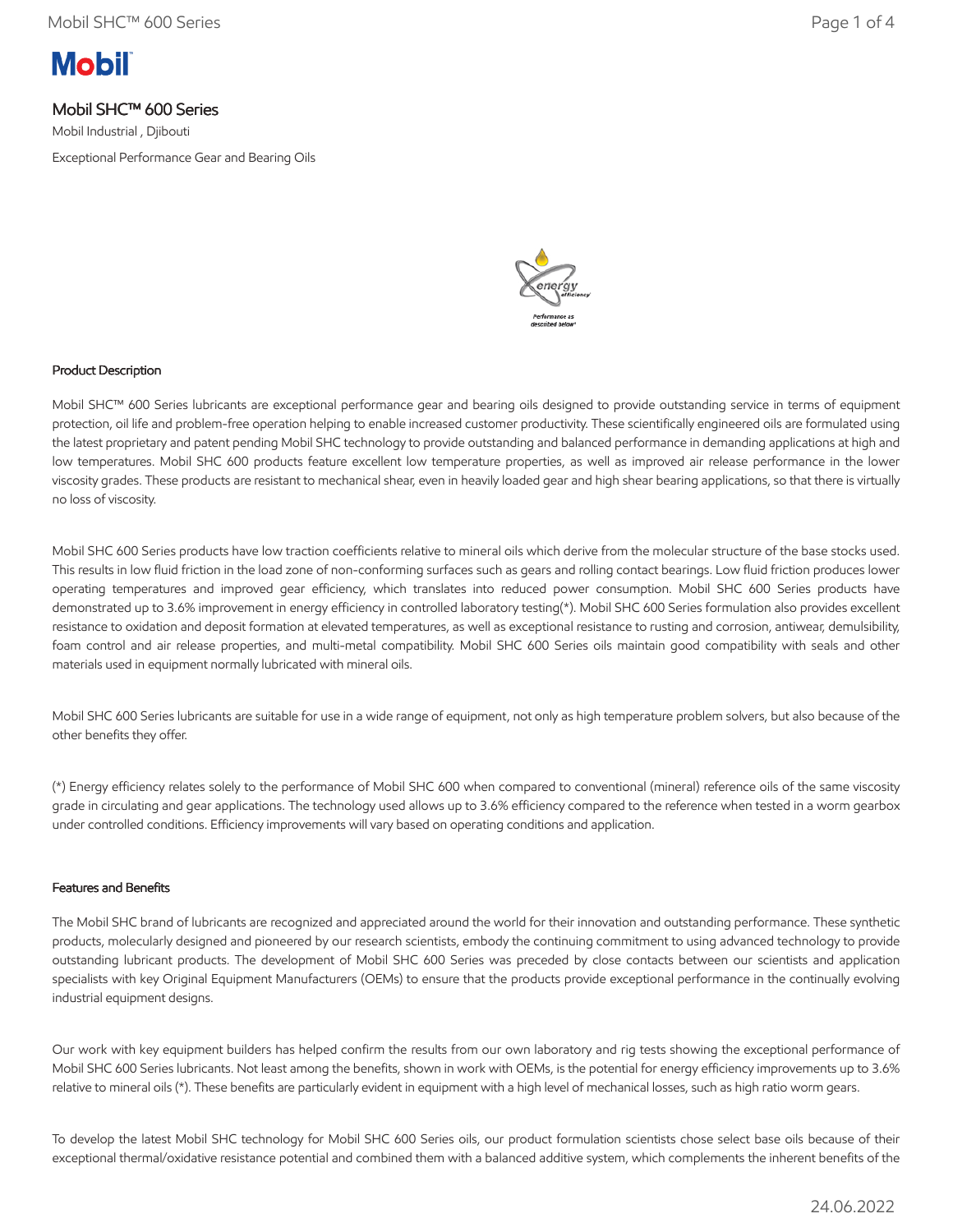## Mobil SHC™ 600 Series Page 2 of 4

base oils to provide excellent oil life, deposit control and resistance to thermal/oxidative and chemical degradation. This formulation approach provides low temperature fluidity characteristics exceeding that of many conventional mineral products and is a key benefit for remote, low ambient temperature applications. Mobil SHC 600 Series oils offer the following features and potential benefits:

| <b>Features</b>                                               | <b>Advantages and Potential Benefits</b>                                                                                                                                                                                                                                                               |
|---------------------------------------------------------------|--------------------------------------------------------------------------------------------------------------------------------------------------------------------------------------------------------------------------------------------------------------------------------------------------------|
| Superb<br>high<br>temperature<br>thermal/oxidation resistance | Helps extend equipment high temperature operating capability<br>Long oil life, helps reduce maintenance costs<br>Helps minimize deposits to enable trouble-free operation and long filter life                                                                                                         |
| High Viscosity Index and absence<br>of wax                    | Maintains viscosity and film thickness at high temperatures<br>Helps enable exceptional low temperature performance, including start-up                                                                                                                                                                |
| Low traction coefficient                                      | Helps reduce friction and increase efficiency in sliding mechanisms such as gearing, with potential for reduced<br>power consumption and lower steady-state operating temperatures.<br>Helps minimize the effects of micro slip in rolling contact bearings to potentially extend rolling-element life |
| High load carrying capability                                 | Helps protects equipment and extends life; helps minimize unexpected downtime and extends service periods                                                                                                                                                                                              |
| Balanced additive combination                                 | Provides excellent performance in terms of rust and corrosion prevention, water separability, foam control and air<br>release performance enabling problem-free operation in a wide range of industrial applications, and reduced<br>operating costs                                                   |

### Applications

While Mobil SHC 600 Series are generally compatible with mineral oil based products, admixture may detract from their performance. Consequently it is recommended that before changing a system to one of Mobil SHC 600 Series products, it should be thoroughly cleaned out and flushed to achieve the maximum performance benefits. Mobil SHC 600 Series oils are compatible with most NBR, FKM and most other elastomeric seal materials that are used with mineral oils. There is the potential for substantial variations in the elastomers. For best results, consult your equipment supplier, seal manufacturer, or your local company representative to verify compatibility.

 Mobil SHC 600 Series lubricants are recommended for use in a wide variety of gear and bearing applications where high or low temperatures are encountered or where operating temperatures or bulk oil temperatures are such that conventional lubricants give unsatisfactory life, or where improved efficiency is desired. They are particularly effective in applications where the maintenance costs of component replacement, system cleaning and lubricant changes are high. Specific applications require selection of the appropriate viscosity grade and include:

- Filled for life gearboxes, especially high ratio/ low-efficiency worm gears
- Remotely located gearboxes, where oil change-out is difficult
- Low temperature applications, such as ski lifts where seasonal oil changes can be avoided
- Mixer roll bearings and roll neck bearings where high temperatures are encountered
- Plastic calenders
- Severe centrifuge applications, including marine centrifuges
- Railroad A/C Traction Drives

 • Mobil SHC 626, 627, 629 and 630 are suitable for Oil Flooded Rotary Screw Compressors compressing natural gas, field gas gathering, CO2 and other process gasses used in the natural gas industry

• Mobil SHC 629, 630, 632, 634, 636, and 639 are approved by Siemens AG for use in Flender gearboxes

### Specifications and Approvals

| This product has the following approvals: | 624 | 625 | 626 | $\sim$<br>OZ. | 629 | 630 | 632 | 634 | $\cdots$<br>630 | 639 |
|-------------------------------------------|-----|-----|-----|---------------|-----|-----|-----|-----|-----------------|-----|
|                                           |     |     |     |               |     |     |     |     |                 |     |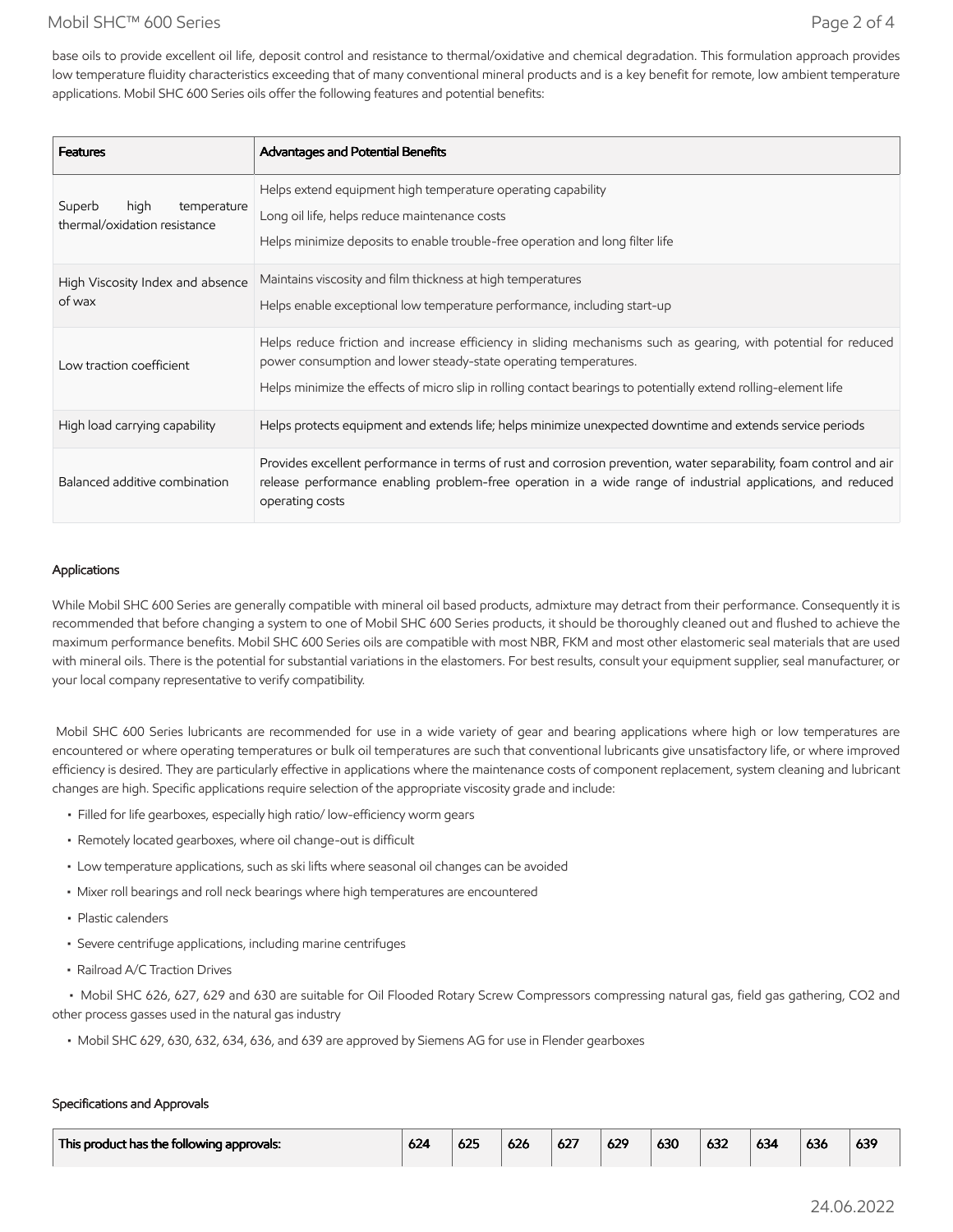Mobil SHC™ 600 Series Page 3 of 4

| This product has the following approvals: | 624 | 625 | 626 | 627 | 629 | 630 | 632 | 634 | 636 | 639 |
|-------------------------------------------|-----|-----|-----|-----|-----|-----|-----|-----|-----|-----|
| Flender                                   |     |     |     |     | X   | X   | X   | X   |     |     |
| <b>GE D50E32 AC Traction Motor</b>        |     |     |     |     |     |     |     | X   |     |     |
| SEW-Eurodrive                             |     |     | X   |     | X   | X   | X   | X   | X   | X   |

| This product is recommended for use in applications requiring: | 624 | 625 | 626 | 627 | 629 | 630 | 632 | 634 | 636 | 639 |
|----------------------------------------------------------------|-----|-----|-----|-----|-----|-----|-----|-----|-----|-----|
| Fives Cincinnati P-34                                          |     |     |     |     |     |     |     |     | X   |     |
| <b>Fives Cincinnati P-63</b>                                   |     |     | X   |     |     |     |     |     |     |     |
| Fives Cincinnati P-76                                          |     |     |     | X   |     |     |     |     |     |     |
| Fives Cincinnati P-77                                          |     |     |     |     | X   |     |     |     |     |     |
| Fives Cincinnati P-78                                          |     |     |     |     |     |     |     |     |     | X   |
| Fives Cincinnati P-80                                          |     |     | X   |     |     |     |     |     |     |     |

| This product meets or exceeds the requirements of: | 624      | 625      | 626          | 627          | 629          | 630          | 632          | 634          | 636      | 639      |
|----------------------------------------------------|----------|----------|--------------|--------------|--------------|--------------|--------------|--------------|----------|----------|
| AGMA 9005-F16                                      | $\times$ | $\times$ | $\mathsf{X}$ | $\mathsf{X}$ | $\times$     | $\mathsf{X}$ | $\times$     | $\times$     | $\times$ | X        |
| DIN 51517-3:2018-09                                |          |          |              | $\times$     | $\times$     | $\mathsf{X}$ | $\mathsf{X}$ | $\mathsf{X}$ | $\times$ | $\times$ |
| ISO L-CKB (ISO 12925-1:2018)                       | X        |          |              |              |              |              |              |              |          |          |
| ISO L-CKD (ISO 12925-1:2018)                       |          | X        | X            | $\mathsf{X}$ | $\mathsf{X}$ | $\mathsf{X}$ | $\mathsf{X}$ | $\times$     | $\times$ | $\times$ |

## Properties and Specifications

| Property                                                  | 624           | 625           | 626           | 627            | 629            | 630            | 632            | 634            | 636            | 639                |
|-----------------------------------------------------------|---------------|---------------|---------------|----------------|----------------|----------------|----------------|----------------|----------------|--------------------|
| Grade                                                     | <b>ISO 32</b> | <b>ISO 46</b> | <b>ISO 68</b> | <b>ISO 100</b> | <b>ISO 150</b> | <b>ISO 220</b> | <b>ISO 320</b> | <b>ISO 460</b> | <b>ISO 680</b> | <b>ISO</b><br>1000 |
| Appearance, AMS 1738                                      | Orange        | Orange        | Orange        | Orange         | Orange         | Orange         | Orange         | Orange         | Orange         | Orange             |
| Copper Strip Corrosion, 24 h, 121 C,<br>Rating, ASTM D130 | 1B            | 1B            | 1B            | 1B             | 1B             | 1B             | 1B             | 1B             | 1B             | 1B                 |
| Density $@$ 60 F, g/cm3, ASTM D4052                       | 0.85          | 0.85          | 0.86          | 0.86           | 0.86           | 0.87           | 0.87           | 0.87           | 0.87           | 0.87               |
| Emulsion, Time to 37 mL Water, 54 C, min,<br>ASTM D1401   | 10            | 15            | 15            |                |                |                |                |                |                |                    |
| Emulsion, Time to 37 mL Water, 82 C, min,<br>ASTM D1401   |               |               |               | 15             | 20             | 20             | 20             | 20             | 20             | 25                 |
| FE8 wear test, V50 roller wear, mg, DIN<br>51819-3        |               |               |               | 2              | 2              | $\overline{2}$ | $\overline{2}$ | $\overline{2}$ | $\overline{2}$ | 2                  |